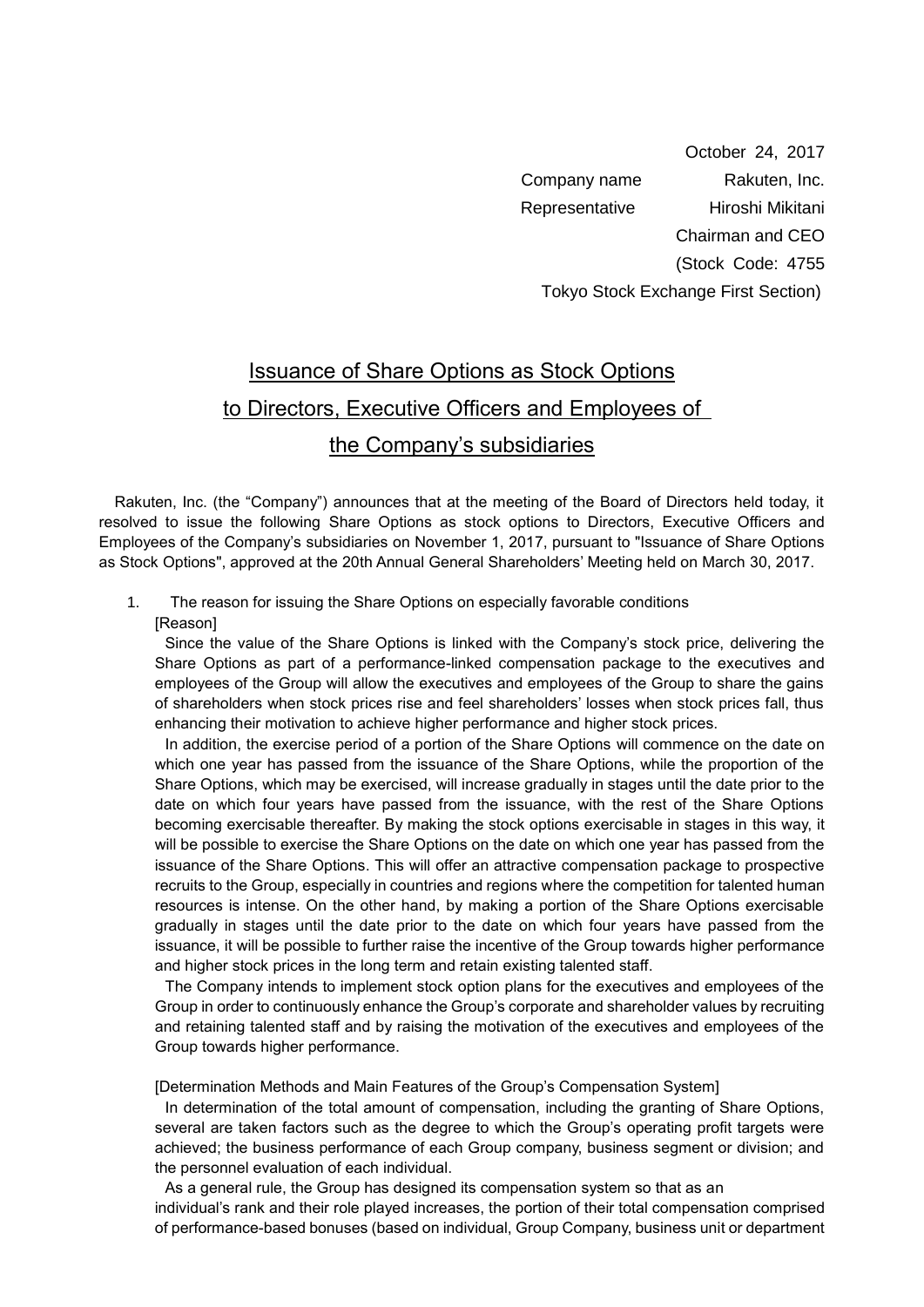performance) and stock options (that are linked to stock prices) also increases. Nevertheless, a major feature of the Group's compensation system is that it delivers Share Options to a wide range of personnel starting with second-year employees with relatively low ranks and small roles up to Directors. This reflects the Group's belief that making the majority of its executives and employees potential shareholders will further raise the awareness of each executive and employee towards enhancing corporate and shareholder values. Additionally, this is expected to reinforce the sense of unity among the Group members, which is thought to be an indispensable element in expanding and fostering the Rakuten Eco-System both in Japan and abroad.

- 2. Outline of the issuance of the Share Options
- (1) Total number of units and persons to whom Share Options will be allotted

| Directors of the subsidiaries:                        | 1 in total   | 22 units in total     |
|-------------------------------------------------------|--------------|-----------------------|
| Executive Officers and Employees of the subsidiaries: | 509 in total | 12,361 units in total |

(2) Class and number of shares to be issued upon exercise of Share Options

Common stock of the Company: 1,238,300 shares

However, if the Company splits its common stock (including allotment of its common stock without compensation; hereinafter the same shall apply) or consolidates its common stock, the number of shares to be issued upon exercise of each unit of such Share Options will be adjusted according to the following formula; provided that such adjustment will be made only to those remain unexercised or uncanceled at the time of such adjustment and; provided, further, that if any fraction less than one share arises as a result of such adjustment, such fraction shall be discarded.

Number of shares Number of shares<br>  $\theta$  ster adjustment  $\theta$  = hefore adjustment after adjustment  $\sigma =$  before adjustment  $\times$ Ratio of split or consolidation

In addition, if the Company carries out a merger, a company split, share exchange, share transfer, or other action. that makes it necessary to adjust the number of shares, the number of shares will be adjusted within a reasonable range, taking into account the conditions of the merger, company split, share exchange, share transfer, or other similar action.

(3) Total number of Share Options: 12,383 units

One hundred shares shall be issued for each Share Options; provided, however, that in the event of any adjustment in the number of shares stipulated in (2) above, the number of shares to be issued for the Share Options shall be adjusted accordingly.

- (4) Cash payment for Share Options No cash payment is required for Share Options.
- (5) Value of the assets to be contributed upon exercise of Share Options The Price for one Share Option shall be one yen.
- (6) Exercise period of Share Options

The exercise period will be from the date on which one year has passed from the issuance of the Share Options (hereinafter "date of issuance") to the date on which ten years have passed from the date of issuance. If the final day of the exercise period falls on a holiday of the Company, the final day shall be the working day immediately preceding the final day.

(7) Conditions etc. for exercise of Share Options (i) Those who received the allotment of the issue of Share Options (hereinafter "Holders of Share Options") will remain Directors (excluding Outside Directors), Executive Officers, Company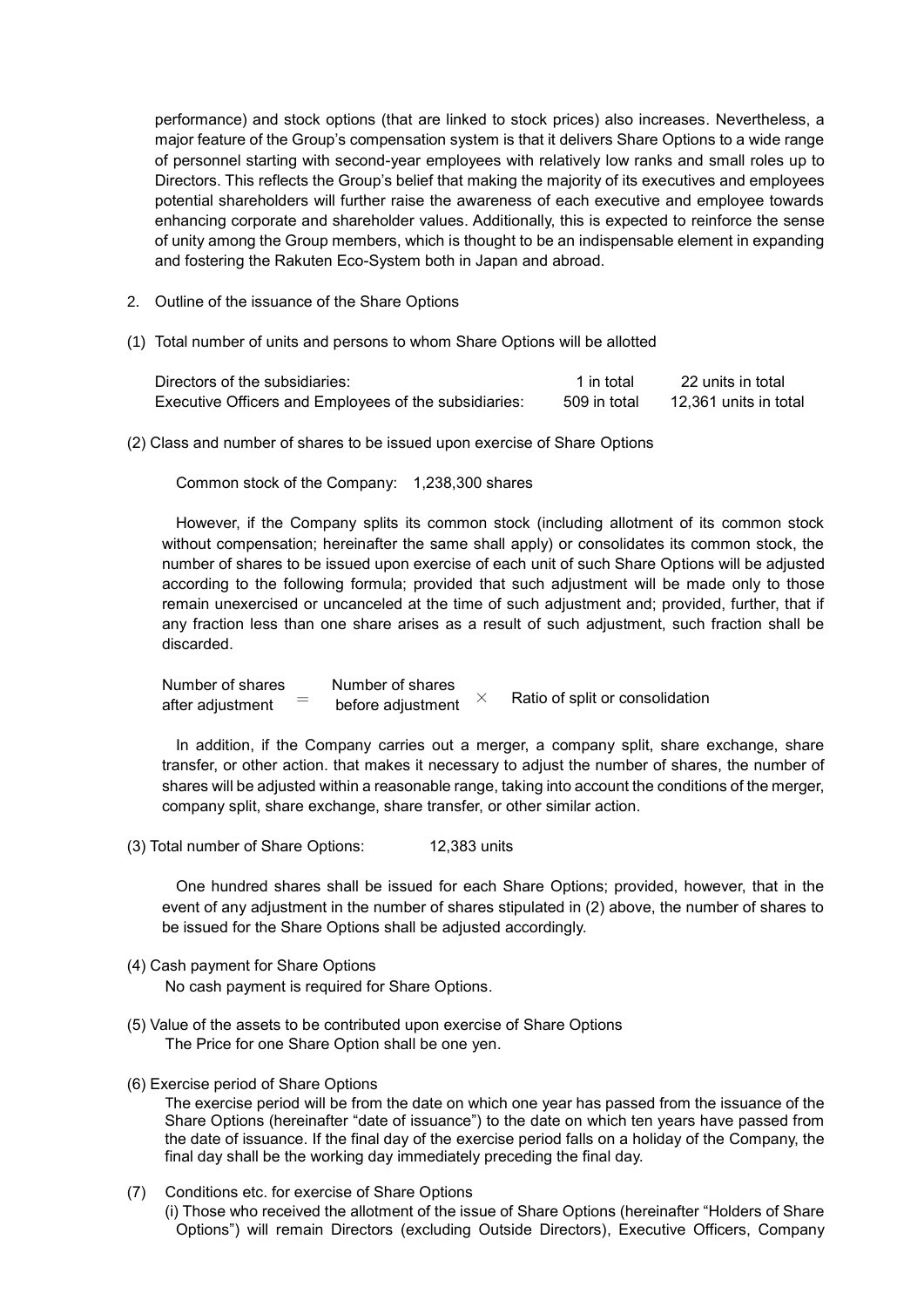Auditors or employees of the Company, or its subsidiaries or affiliates at the time of exercising such rights; provided, however, that exceptional treatment may be allowed in this regard by the Board of Directors in consideration of circumstances.

- (ii) Share Options shall not be inherited; provided, however, that exceptional treatment may be allowed in this regard by the Board of Directors in consideration of circumstances.
- (iii) Share Options shall not be offered for pledge or disposed of in any other way.
- (iv) Share Options may be exercised by the Holder of Share Options, in whole or in part, according to the following categories.
	- i) The entire allotment of Share Options may not be exercised prior to the date on which one year has passed from the date of issuance.
	- ii) 15% of the allotment of Share Options may be exercised from the date on which one year has passed from the date of issuance to the date prior to the date on which two years have passed from the date of issuance (if a fraction less than one unit arises in the number of exercisable Share Options, such fraction shall be discarded).
	- iii) 35% of the allotment of Share Options (if a portion of the allotment of Share Options had been exercised prior to the date on which two years have passed from the date of issuance, the total amount exercisable including the previously exercised portion shall be 35%) may be exercised from the date on which two years have passed from the date of issuance to the date prior to the date on which three years have passed from the date of issuance (if a fraction less than one unit arises in the number of exercisable Share Options, such fraction shall be discarded).
	- iv) 65% of the allotment of Share Options (if a portion of the allotment of Share Options had been exercised prior to the date on which three years have passed from the date of issuance, the total amount exercisable including the previously exercised portion shall be 65%) may be exercised from the date on which three years have passed from the date of issuance to the date prior to the date on which four years have passed from the date of issuance (if a fraction less than one unit arises in the number of exercisable Share Options, such fraction shall be discarded).
	- v) The entire allotment of Share Options may be exercised from the date on which four years have passed from the date of issuance to the date on which ten years have passed from the date of issuance.
	- vi) The Holders of Share Options have duties to pay all taxes (including but not limited to income tax, social security contributions, pensions, and employment insurance premium) specified by laws and regulations in relation to stock options and shares. In the case where the Company and its subsidiaries and affiliates is obliged to levy income tax, etc., the relevant company obliged to levy income tax, etc. will be able to levy tax from such Holders of Share Options by the methods listed below.
		- i) Receipt by cash
		- ii) Appropriation of shares owned by the Holders of Share Options
		- iii) Deduction from salaries, bonuses, etc. of the Holders of Share Options
		- iv) Other methods specified by the Company
- (8) Matters concerning increase in capital stock and capital reserve by issuing of shares upon exercise of Share Options
	- (i) Amount of increase in capital stock by issuing shares upon exercise of Share Options will be half of the upper limit of capital increase as calculated pursuant to the provisions of Article 17, Paragraph 1 of the Ordinance on Accounting of Companies, where any resultant fraction less than one yen shall be rounded up.
	- (ii) Amount of increase in capital reserve by issuing shares upon exercise of Share Options will be the upper limit of capital stock increase as described in (i) above minus the amount of increase in capital stock set out therein.
- (9) Reasons and conditions for the acquisition of Share Options
	- (i) In the case that the proposal of any merger agreement under which the Company is dissolved, or any absorption-type company split (kyushu-bunkatsu) agreement or incorporation-type company split (shinsetsu-bunkatsu) plan in which the Company will be a splitting company, or any share exchange agreement or share transfer plan in which the Company will be a wholly owned subsidiary of another company is approved at a General Shareholders' Meeting of the Company, the Company may acquire Share Options at the date specifically determined by the Board of Directors of the Company without any compensation therefor.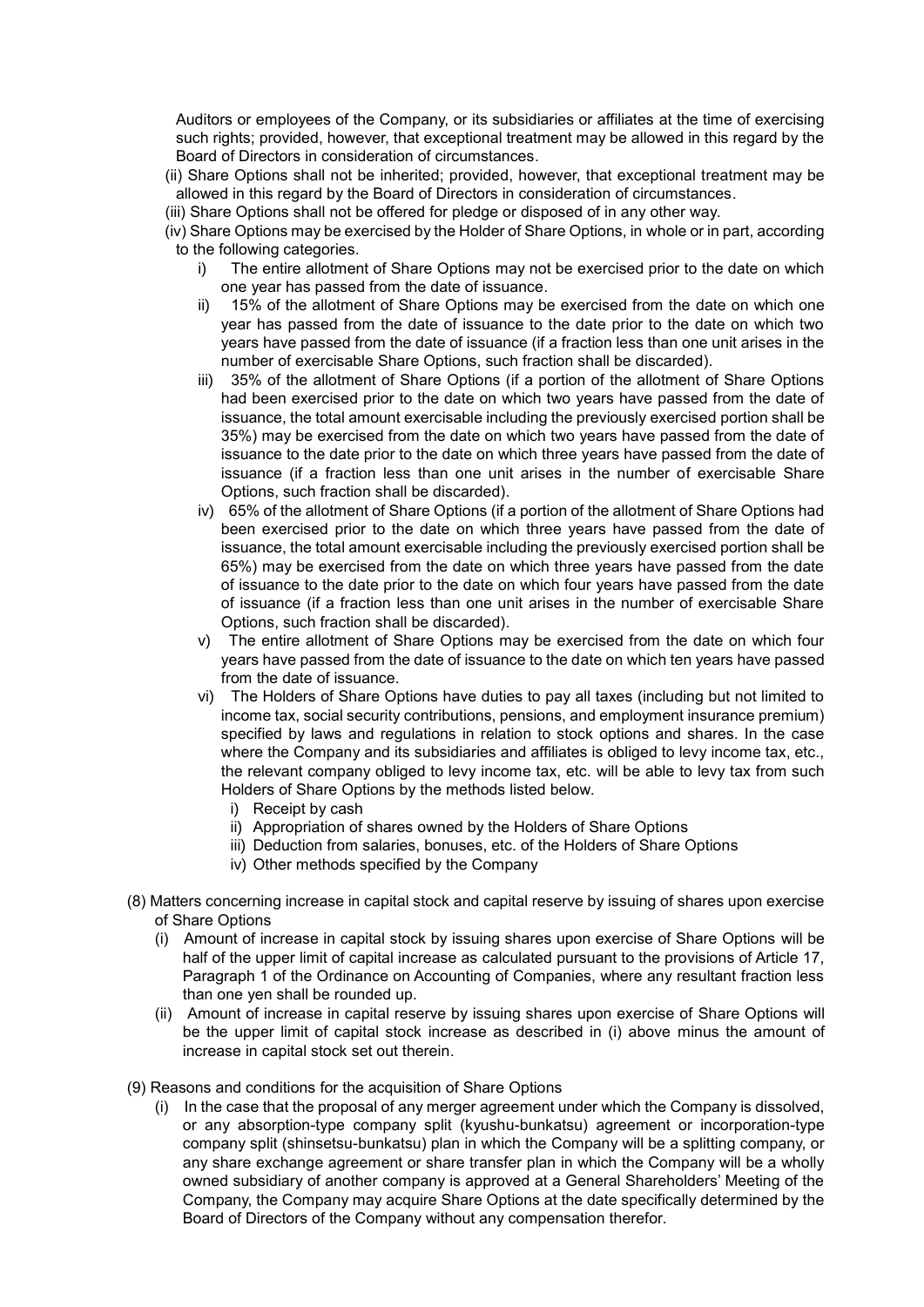- (ii) In the case that Holders of Share Options ceases to accommodate the conditions of (7) (i) above before exercising Share Options, the Company may acquire such Share Options at the date specifically determined by the Board of Directors of the Company without any compensation therefor.
- (10) Restriction on the acquisition of Share Options by transfer Any acquisition of Share Options by transfer will require an approval of the Board of Directors of the Company by its resolution.
- (11) Treatment of Share Options in case of organizational restructuring of the Company
	- In the event the Company merges (limited to cases where the Company becomes a dissolving company), performs an absorption-type company split or an incorporation-type company split, or conducts a share exchange or a share transfer (hereinafter collectively "Organizational Restructuring"), Share Options of a corporation described in Article 236, Paragraph 1, Items 8.1 through 8.5 of the Companies Act (hereinafter "Restructured Company") will be delivered under the following conditions to Holders of Share Options remaining unexercised (hereinafter "Remaining Share Options") at the time when Organizational Restructuring takes effect. In this case, the Remaining Share Options will lapse and the Restructured Company will issue new Share Options. However, the foregoing will apply only to cases in which the delivery of Share Options of the Restructured Company according to the following conditions is stipulated in the merger agreement, the absorption-type company split agreement, the incorporation-type company split plan, the share exchange agreement or the share transfer plan.
	- (i) Number of Share Options of the Restructured Company to be delivered The Restructured Company shall deliver Share Options, the number of which shall equal the number of Share Options held by the holder of the Remaining Share Options.
	- (ii) Class of shares of the Restructured Company to be issued upon the exercise of Share Options Shares of common stock of the Restructured Company
	- (iii) Number of shares of the Restructured Company to be issued upon the exercise of Share Options To be decided according to (2) and (3) above after taking into consideration the conditions, etc. of the Organizational Restructuring.
	- (iv) Value of the assets to be contributed upon the exercise of Share Options

The value of the assets to be contributed upon the exercise of each Share Options will be decided according to (5) above after taking into consideration the conditions, etc. of the Organizational Restructuring.

- (v) Exercise period of Share Options Starting from the later of either the first date of the exercise period of Share Options as stipulated in (6) above or the date on which the Organizational Restructuring becomes effective and ending on the expiration date for the exercise of Share Options as stipulated in (6) above.
- (vi) Matters concerning increase in capital stock and capital reserve to be increased by the issuing of shares by the Restructured Company upon the exercise of Share Options To be determined in accordance with (8) above.
- (vii) Restriction on acquisition of Share Options by transfer

Acquisition of Share Options by transfer will be subject to the approval of the Board of Directors of the Restructured Company (or by the majority decision of Directors if such company is not a company with Board of Directors).

- (viii) Reasons and conditions for the acquisition of Share Options To be determined in accordance with (9) above.
- (12) Rules pertaining to fractions of less than one share arising from the exercise of Share Options Fractions of less than one share in the number of shares to be delivered to Holders of Share Options who exercised Share Options will be discarded.
- (13) Date of issuance of Share Options November 1, 2017